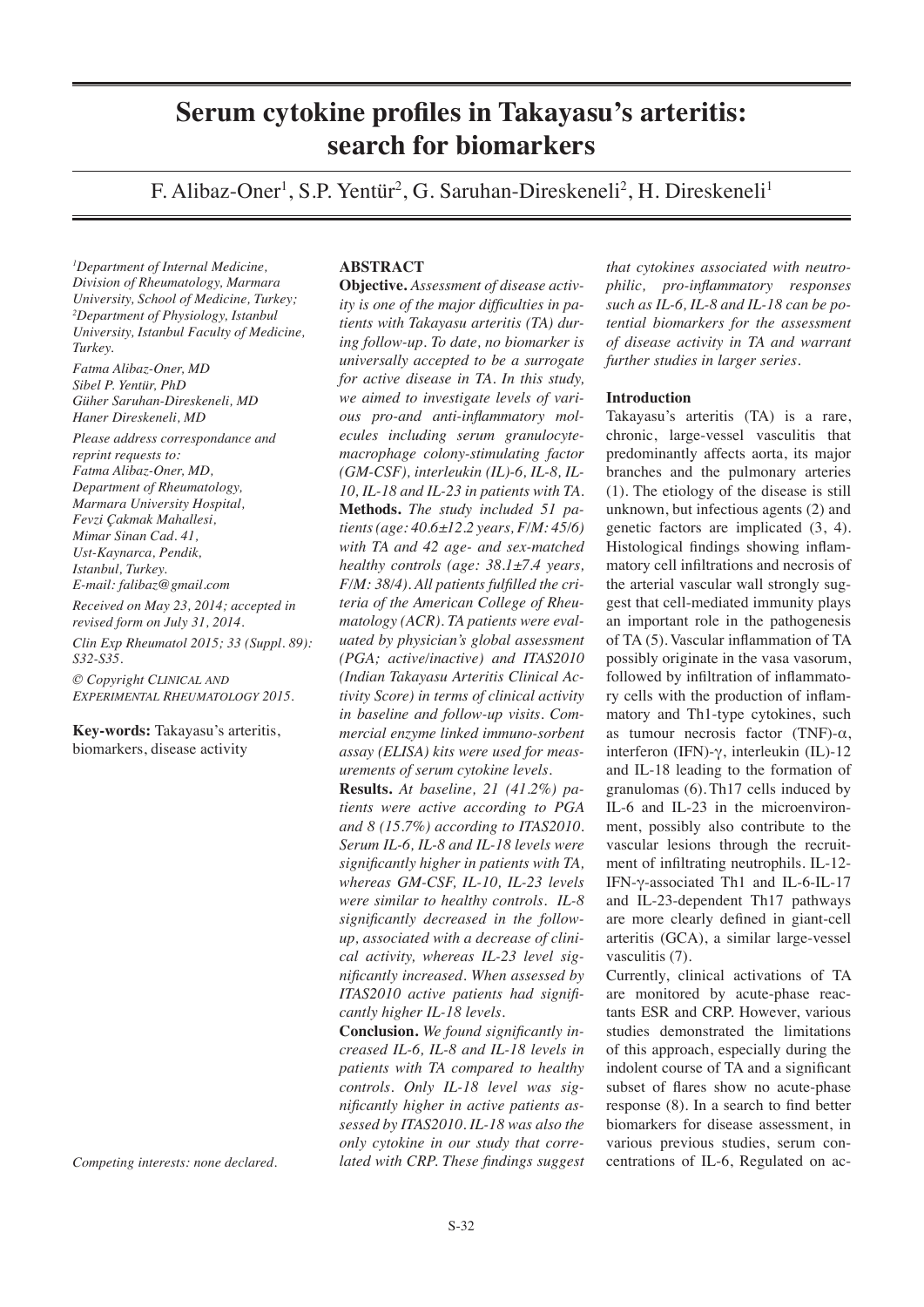tivation, normal T cell expressed and secreted (RANTES) (9), IL-8 (10), IL-12 (11) and IL-18 (12) were studied and some appear to correlate with disease activity. In this study, we aimed to replicate some of these results and investigated serum levels of granulocytemacrophage colony-stimulating factor (GM-CSF), IL-6, IL-8, IL-10, IL-18 and IL-23 and their correlations with disease activity in patients with TA.

#### **Methods**

The study included 51 patients (age: 40.6±12.2 years, F/M: 45/6) with TA and 42 age- and sex-matched healthy controls (age: 38.1±7.4 years, F/M: 39/3) and was performed between January 2012 to August 2013 All patients with TA fulfilled the criteria of American College of Rheumatology (ACR) (13). TA patients were evaluated by physician's global assessment (PGA: active/inactive) and ITAS2010 (Indian Takayasu Arteritis Clinical Activity Score) (14) in terms of clinical activity at baseline and 4–6 months of follow-up.

Venous blood samples were obtained from patients and controls at baseline and at the follow-up visit. Serum specimens were separated in an hour and stored at -80°C until assayed. Commercial enzyme linked immunosorbent assay (ELISA) kits were used for the measurement of serum GM-CSF, IL-6, IL-8, IL-10 (Peprotech, UK), IL-18 (MBL, Japan) and IL-23 (eBioscience, Austria) levels. ESR (modified Westergren method) and C-reactive protein (CRP) levels were measured at the same time point as the collection of samples for the measurement of cytokine levels.

The study was performed according to the Declaration of Helsinki and all subjects gave informed consent before participation. Statistical data were performed with Statistical Package for the Social Sciences 16.0 (SPSS, Chicago, IL, USA). Results were expressed as means and standard deviations or as median (minimum-maximum) according to the distribution of data. Mann-Whitney U-test, independent-samples *t*-test, Wilcoxon test and  $\chi^2$  test were used for comparisons of data. Spear**Table I.** Baseline ESR, CRP and cytokine levels in patients with Takayasu's arteritis and healthy controls.

|                 | Takayasu's Arteritis<br>$(n=51)$ | Healthy controls<br>$(n=42)$ | $p$ -value |
|-----------------|----------------------------------|------------------------------|------------|
| ESR (mm/hour)   | $25.6 + 17$                      |                              |            |
| CRP(mg/l)       | $9.5(0.4-90)$                    |                              |            |
| GM-CSF (pg/ml)  | $7.9 \pm 27(0-181)$              | $4.7 \pm 16.8$ (0-96)        | 0.088      |
| IL-6 $(pg/ml)$  | $194.7 \pm 485 (0 - 2555)$       | $64.3 \pm 156.8$ (0-748)     | 0.036      |
| IL-8 $(pg/ml)$  | $49.4 \pm 189$ (0-1349)          | $8.4 \pm 23.8$ (0-97)        | < 0.001    |
| IL-10 $(pg/ml)$ | $57.5 \pm 243$ (0-1735)          | $137.8 \pm 432.5$ (0-2451)   | 0.144      |
| IL-18 $(ng/ml)$ | $535.1 \pm 252$ (109-1301)       | $268.8 + 216.2$              | < 0.001    |
| IL-23 $(pg/ml)$ | $20.2 \pm 45 (0 - 215)$          | $63.9 \pm 195.2$ (0-1254)    | 0.136      |

**Table II.** Comparison of ESR, CRP and cytokine levels between active and inactive patients with Takayasu's arteritis (assessed with PGA).

|                  | Active TA patients         | Inactive TAK patients    | $p$ -value |
|------------------|----------------------------|--------------------------|------------|
| ESR (mm/hour)    | $42.4 + 14.9$              | $15.7 + 9.8$             | < 0.001    |
| $CRP$ (mg/l)     | $16.4 \pm 20.1$ (1.1-90)   | $4.2 \pm 3(0.1 - 14.7)$  | < 0.001    |
| $GM-CSF$ (pg/ml) | $4.2 \pm 10.6$ (0-44)      | $16.9 \pm 89.6$ (0-728)  | 0.352      |
| IL-6 $(pg/ml)$   | $200.8 \pm 436 (0 - 2327)$ | $154.1 \pm 554 (0-3714)$ | 0.059      |
| IL-8 $(pg/ml)$   | $21.6 \pm 29.2$ (0-104)    | $40.9 \pm 170 (0-1349)$  | 0.009      |
| IL-10 $(pg/ml)$  | $26.8 \pm 46 (0-214)$      | $44.5 \pm 210 (0-1735)$  | 0.032      |
| IL-18 $(ng/ml)$  | $502.3 + 420$              | $463.3 + 394$            | 0.149      |
| IL-23 $(pg/ml)$  | $18.3 \pm 45 (0-219)$      | $45.5 \pm 63 (0-227)$    | 0.023      |

man correlation test was used to analyse correlations.

### **Results**

According to the angiographic classification,  $26.9\%$  (n=25) of the study group had type I,  $21.5\%$  (n=20) had type V,  $1.1\%$  (n=1) had type IV and 5.4% (n=5) had type IIb disease  $(15)$ . Mean disease duration of the patients were 4.5±4 years. Forty-four patients (86.3%) were on oral methylprednisolone therapy. As additional immunosuppression, 28 (54.9%) patients were on azathioprine, 16 (31.4%) were on methotrexate, 5 (9.8%) were on leflunomide and 1 (2%) was on infliximab. At baseline, 21 (41.2%) patients were active according to PGA and 8 (15.7%) patients were active according to ITAS2010. Baseline ESR, CRP and cytokine levels were given in Table I. Serum IL-6, IL-8 and IL-18 levels were significantly higher in patients with TA (p=0.036 for IL-6, p<0.001 for IL-8 and IL-18), whereas serum GM-CSF, IL-10, IL-23 levels were similar in patients compared to healthy controls (Table I). IL-18 level correlated significantly with CRP (r=0.521, *p*<0.001). There were no correlations between

age, disease duration, treatments (including corticosteroids) and serum cytokine levels.

In follow-up visits (4-6 months after baseline), clinical activity decreased from  $41.2\%$  (n=21) to 19.6% (n=10) according to PGA, and from 15.7%  $(n=8)$  to 5.9%  $(n=3)$  according to ITAS2010. In serial assessment, IL-8 level significantly decreased (basal *vs.*  follow-up: 49.4±189.5 (0-1349) *vs.*  20.5±67.8 (0-454), *p*=0.017), whereas IL-23 level significantly increased in the follow-up visit compared to the baseline (20.1±45.2 (0-215) *vs.*  51.8±66.5 (0-227), *p*=0.004).

For the assessment of serum cytokine levels with clinical activity (according to PGA), we combined and pooled baseline and follow-up visits and reanalysed. However, although acutephase response fell significantly supporting our clinical observations, no single cytokine measurement seemed useful to predict "remission". Only IL-6 levels were increased, not reaching to statistical significance, in active patients (*p*=0.059). When we compared activity according to ITAS2010 assessment, only IL-18 level was significantly higher in active patients (397.4±320 vs.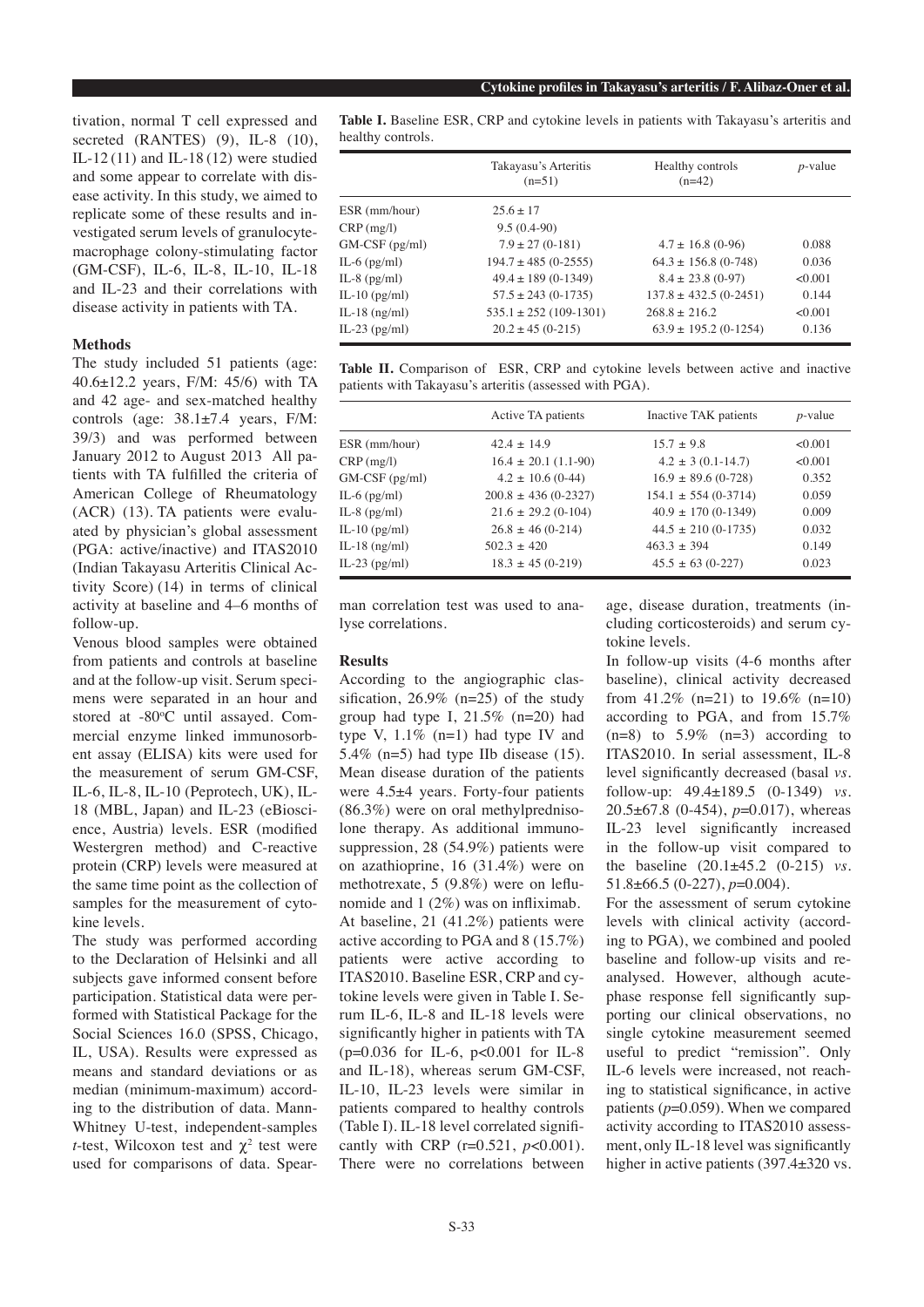$253\pm83$ , p=0.031). CRP significantly correlated also only with IL-18 levels (*p*<0.001, r=0.422). Interestingly, in serial assessments, IL-8, IL-10 and IL-23 levels were observed to be significantly higher in inactive patients.

### **Discussion**

Assessment of disease activity is one of the major difficulties in clinical followup of Takayasu's arteritis. To date, no biomarker showing a reliable correlation with clinical activity have been identified in TA. Although, acute phase response (APR) is frequently advocated for disease assessment, it was shown to be neither sensitive nor specific enough to monitor disease activity (8). Serum biomarkers such as IL-6, IL-8, IL-12 and IL-18 (8, 9, 10, 11) matrix metalloproteinase-9 and recently pentraxin3 (16) have been suggested to be related to active disease in TA, however, these data require confirmatory studies.

IL-18, a member of the IL-1 family, is known to play an important role in Th1 polarisation. Levels of IL-18 is reportedly elevated in serum and synovial fluids of patients with rheumatoid arthritis, adult-onset Still's disease and psoriatic arthritis(17, 18). Similar to our results, Park *et al.* observed high serum IL-18 levels in patients with TA, associated also with active disease (12). Although we could not find difference between active and inactive patients according to PGA, IL-18 levels were higher in the subset of active patients assessed by ITAS2010. This new assessment tool developed by Misra *et al.*, only includes physical signs and symptoms of active disease with elevated APR. It has a lower sensitivity compared to PGA, but possibly have a higher specificity for active disease. So, IL-18 can be a specific biomarker for activity in TA and warrant further studies. Correlation of CRP only with IL-18 also supports this observation. Studies of IL-18 in GCA is limited, but an IL-18 gene polymorphism is suggested to be associated with GCA (19). IL-8, also known as CXCL8, is a chemokine functioning to recruit neutrophils and T lymphocytes to inflammatory tissues (20). In a recent study, increased IL-8 levels were observed in GCA. Nadkarni *et al.* also reported

potential involvement of neutrophils in GCA pathogenesis and relapse, suggesting that disease process is incompletely controlled by CS therapy as CS tapering lead to the loss of a neutrophil-suppressor T-cell subset (21). In our study, serum IL-8 was significantly elevated in TA compared to controls, however was not associated with disease activity. In contrast to our result, Tripathy *et al.* previously observed higher plasma IL-8 levels associated with clinical activity in TA(10).

IL-6 is a pro-inflammatory cytokine mainly synthesised by activated monocytes, macrophages and T cells and have an important role in Th17 pathway (22). Serum IL-6 levels have previously been shown to be raised in active GCA and TA patients, correlating with disease activity (23). IL-6 receptor blockage seem also the most promising new treatment option for large-vessel vasculitis(24), (25). IL-6 receptor blocker, tociluzumab, was also found effective in patients with inflammatory aortitis refractory to CSs or to other biologic immunosuppressive drugs (26). In our study, IL-6 levels were also significantly higher in TA compared to controls. IL-6 level was also higher in active patients, but it did not reach to statistical significance. Our results should be confirmed in a larger cohort.

GM-CSF was originally defined as a haemopoietic growth factor that promotes myeloid cell development, maturation and dendritic cell differentiation (27). However, it can act also on mature myeloid cells and accepted to be a proinflammatory cytokine (28). In GCA, GM-CSF was shown to be associated with disease activity (29), however it has not been studied in TA previously. In our study, serum GM-CSF levels were similar in patients with TA compared to healthy controls and showed no consistent association with activity. IL-10 is an important immunoregulatory cytokine with anti-inflammatory properties. IL-10 is known to suppress the release and function of a number of proinflammatory cytokines, including IL-1β, TNF-α and IL-6 (30). Samson M *et al.* reported increased serum IL-10 levels in GCA, which were also significantly lower at the time of relapses(31).

However, we could not demonstrate a role of IL-10 in our patient group.

IL-23 is a member of the IL-12 family which is important for the generation and maintenance of Th17 cells. IL-23 has been associated with the generation of a particularly proinflammatory subset of Th17 that expresses both IL-17 and IFN-γ (32). Espígol-Frigolé *et al.* observed that IL-17A expression was higher in temporal artery biopsy specimens of GCA patients and was a predictor of response to CS therapy (33). In our study, serum IL-23 levels was similar to healthy controls in patients with TA. However, IL-23 levels stayed high in inactive disease, suggesting that it might be a factor for disease relapses, similar to the observations in GCA.

The main limitation of our study is its cross-sectional nature and a high use of immunosuppressive therapies in our patient group. Some of our results such as IL-6 levels also seem to be affected by a Type II statistical error with low number of patients in our study group. However, we still think our results are valuable and show the limitations of current biomarker evaluation of cytokine measurements in TA. As ESR and CRP highly correlated with disease activity, we think, none of the cytokines in our study seems to surpass APRs for the assessment of TA.

In conclusion, we found significantly increased IL-6, IL-8 and IL-18 levels in patients with TA compared to healthy controls. IL-18 levels were significantly higher in active patients assessed by ITAS2010. IL-18 was also the only cytokine in our study, correlating with CRP. These findings suggest that cytokines associated with neutrophilic, proinflammatory responses such as IL-6, IL-8 and IL-18 can be potential biomarkers for the assessment of disease activity in TA and warrant further studies in larger series.

### **References**

- 1. ALIBAZ-ONER F, AYDIN SZ, DIRESKENELI H: Advances in the diagnosis, assessment and outcome of Takayasu's arteritis. *Clin Rheumatol* 2013; 32: 541-6.
- 2. KALLENBERG CG, TADEMA H: Vasculitis and infections: contribution to the issue of autoimmunity reviews devoted to "Autoimmunity and infection". *Autoimmun Rev* 2008; 8: 29-32.